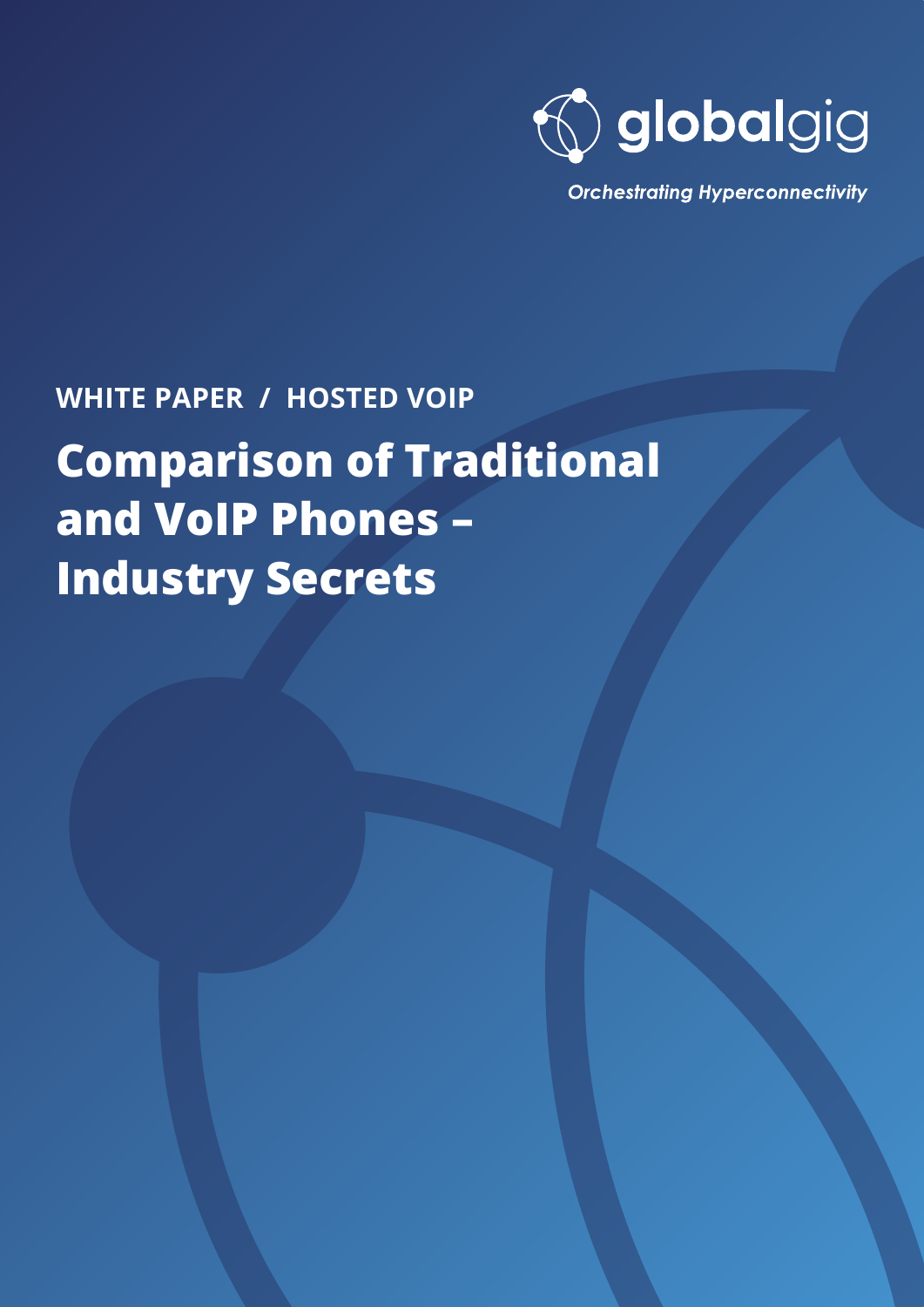## **White Paper / Hosted VoIP**

## **The buying experience for investing in a new phone system can be a daunting one. There are a ton of options, a multitude of providers, and new technology and terms you've never heard of before.**

This guide intends to walk you through the differences between traditional business phone systems and voice over IP (VoIP) by sharing some insights and important information that's rarely discussed by other providers out there.

> **SECRET #1: Traditional phone systems are an investment, while VOIP technology costs are low and the provider manages and maintains the system.**

Traditional phone systems carry a lot of burden and cost. If your business has one of these traditional phone systems, you already know what we mean. You not only incurred an upfront cost of the phone system itself, but you spend money to have a company ready to repair that system if there is a problem.

And every time you want to add an extension, move a desk, or worse, move offices, hefty bills to conduct those changes occur.

VoIP, on the other hand, is a convergence of modern technology where voice and data both use the Internet connection. The cost of Internet connectivity is going down every day.

If you need to add extensions, move desks, open up new locations, add in remote employees, or bolt on satellite offices, there are no additional fees. Just the flat rate cost per phone. This makes VoIP more predictable from a cost perspective, and it allows business owners to not feel so bound by the prohibitive costs that come with traditional phone systems.

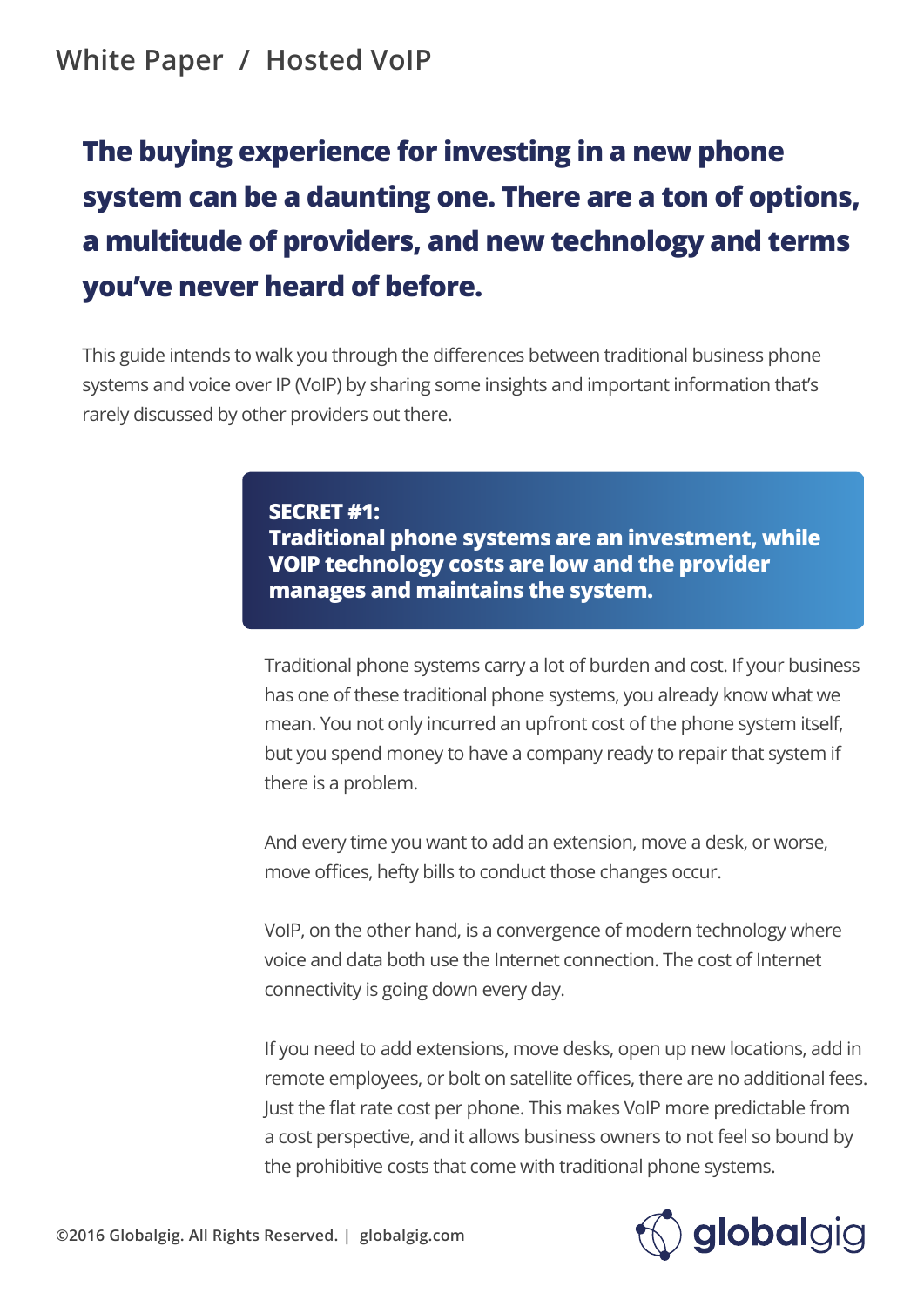#### **SECRET #2: Traditional phone systems limit your ability to compete against savvier companies.**

Companies with traditional phone systems are challenged by a limited number of lines. Once those lines, or channels, are all used, callers receive

With VoIP there are no line restrictions, your customers will never get a busy signal, and they will always be able to leave a voicemail.

a busy signal when they try to connect with your business.

In addition, if an employee tries making an outbound call when the phone channels are all being used on a traditional phone system, they'll receive a message saying that all phone lines are busy. It goes without saying that this causes your business to stop for both the people trying to call in and employees trying to call out.

With VoIP there are no line restrictions, your customers will never get a busy signal, and they will always be able to leave a voicemail if the caller they're trying to reach is not available.

#### **SECRET #3: VoIP systems offer features to increase productivity.**

Hosted VoIP allows small and medium-sized business access to features previously only available to large enterprises with custom phone systems and an IT department to support and maintain it. On top of VoIP offering unlimited channels for unlimited simultaneous calls, VoIP offers cutting edge features that enable customer service, sales, and virtually all business teams to better serve your customer base.

Many of your competitors already use VoIP and offer their callers these important, new features that only VoIP has:

- A call flow that allows inbound calls to ring almost any phone(s) you desire through either auto attendants or hunt groups.
- Sending voicemail to email, so customer needs are more easily

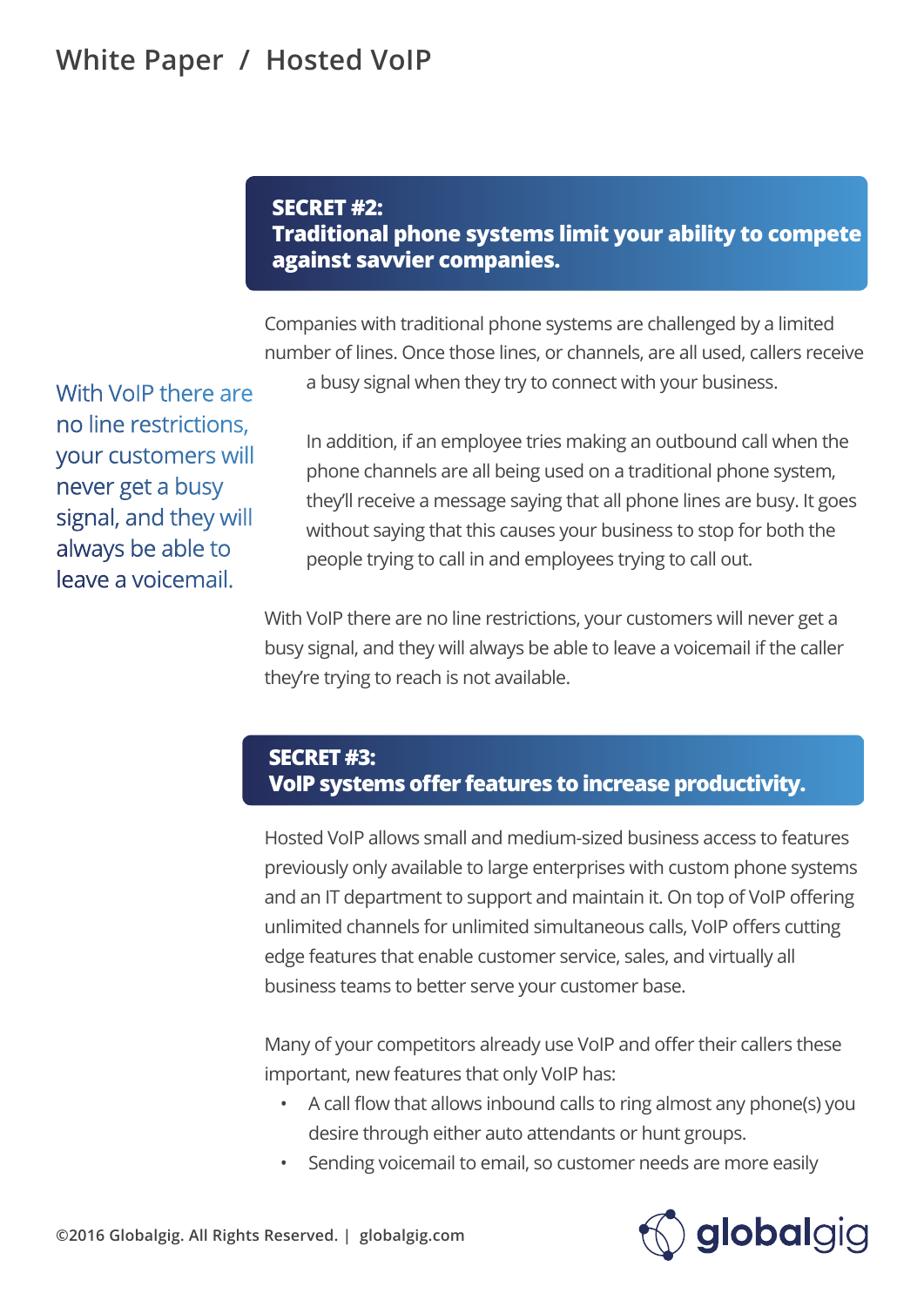## **White Paper / Hosted VoIP**

addressed on the go, after hours, etc.

- Call forwarding to allow employees to forward calls to their mobile number during days on the road.
- Call center features, allowing swift hunt groups and queues to be established for a more caller- friendly experience.
- Callback requests should a customer not wish to wait on hold, but want a call back from your company, instead.

VoIP offers a bigger business appearance to your company, without a massive expense.

#### **SECRET #4:**

**Traditional phone systems are an investment, while VOIP technology costs are low and the provider manages and maintains the system.**

When your business has a traditional phone system, you might have vendor invoices and bills from your telephone company, internet company, and phone system maintenance company. Just the mere thought of deciding on a new phone system that requires service from three different companies makes our heads hurt!

With everything centralized under one provider, the root cause of issues being found quicker is more likely.

With VoIP, on the other hand, your data, voice, and maintenance all comes from one provider. And that provider likely provides 24X7 support on all three.

Should something happen to go wrong with any part of your voice or data service, you have one reliable support team to contact for help and aren't left trying to figure out which vendor is to blame and which to call first.

On top of this, with everything centralized under one provider, the root cause of the issue being found quicker is more likely when a single provider has access to troubleshoot all possible culprits.

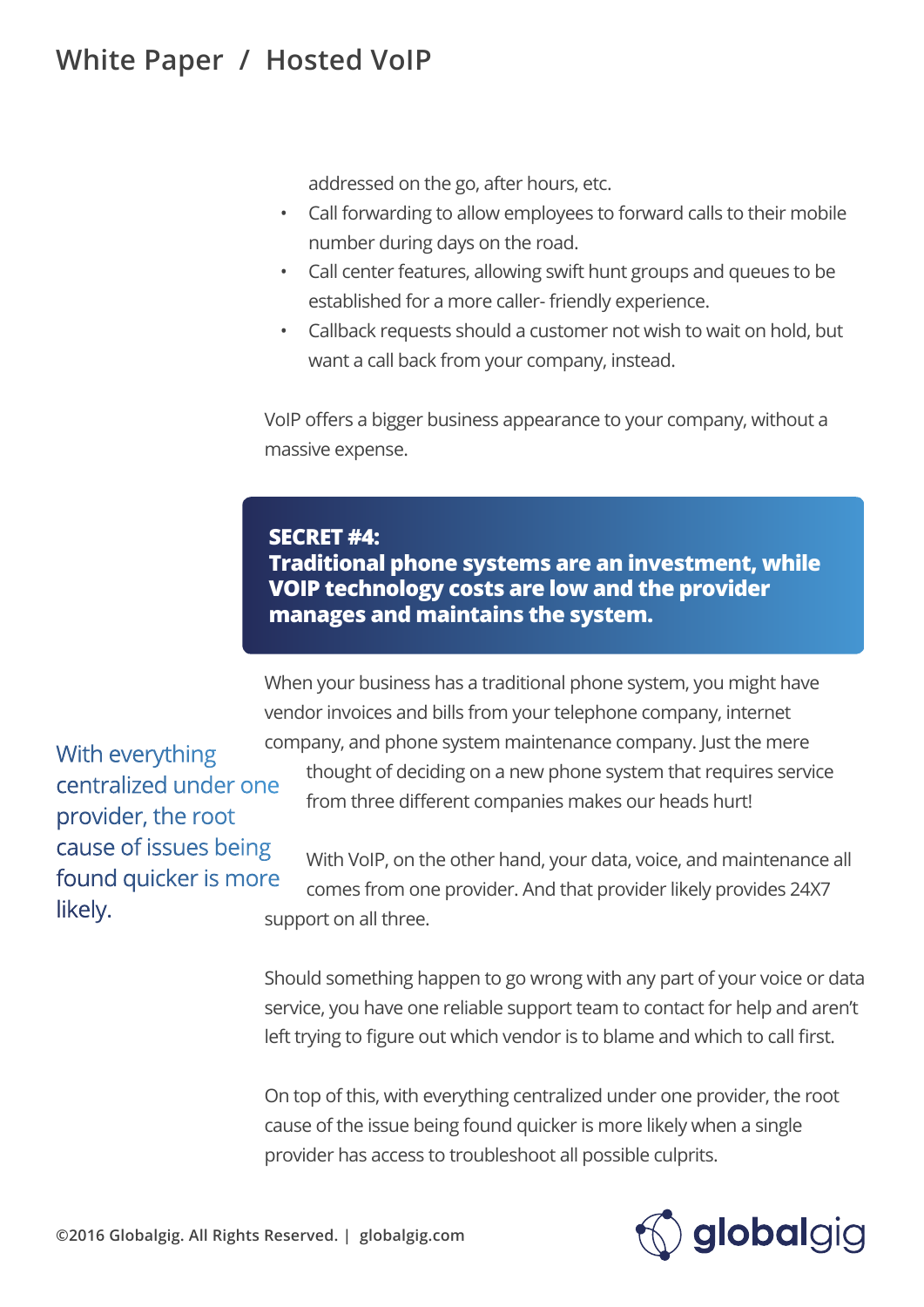## **White Paper / Hosted VoIP**

#### **About Globalgig**

Globalgig orchestrates hyperconnectivity for the enterprise business continuum using managed communications solutions. Globalgig provides wireless connectivity across a 100-plus country footprint and offers a full suite of communications services and products including Hosted VoIP, Mobile Device Management, Wi-Fi Hotspots, Remote Office and Backup, Technology Expense Management and IoT/ M2M connectivity solutions. Globalgig is a registered brand of iGEM Communications Holdings LLC, which does business as Globalgig. Globalgig is headquartered in San Antonio, Texas, with offices across the U.S., and in London and Sydney. For more information, visit **www.globalgig.com.**